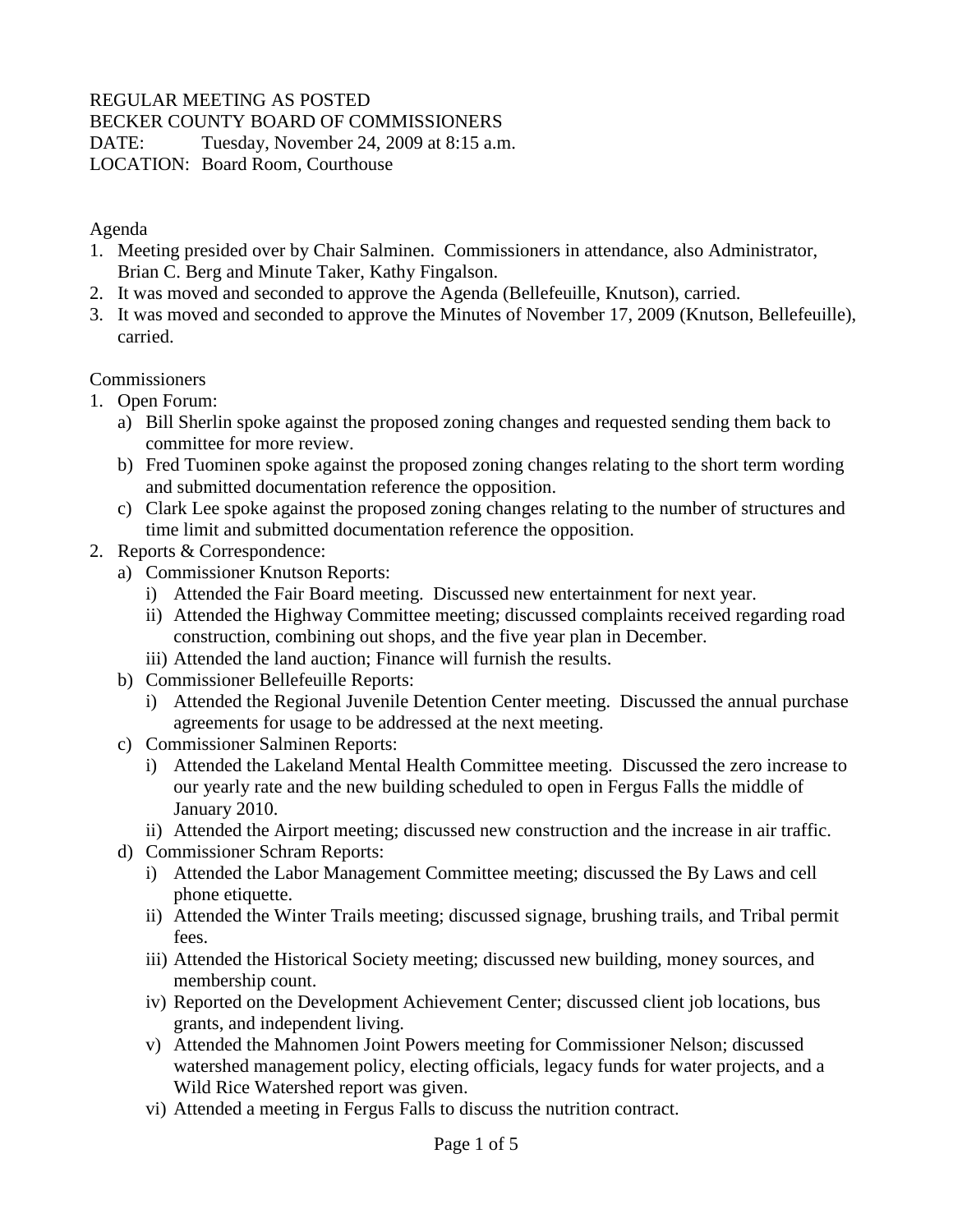vii)Attended the 4-H Achievement Program. Appreciation to the County was expressed.

- e) Commissioner Nelson Reports:
	- i) Attended the Sunnyside Care Center meeting with Commissioner Schram; met with Ecumen and discussed how to moved forward and continue the relationship.
- 3. Commissioner Bellefeuille reported on the Federal Engineering presentation at the last Board meeting. Option #2 (P25 Compliance) appears to be the best for Becker County and the Sheriff is prepared for P25 compliance with many advance purchases already. The Fire Departments have already purchased P25 equipment using their grant monies.
- 4. Appointments:
	- a) It was moved and seconded to table the Cormorant Lake's Watershed District Manager appointment (Nelson, Knutson), carried.
- 4. Brian Berg discussed the budget and the upcoming final approval for 2010.
- 5. The Ag Forum will be held in Callaway on Thursday, December 3, 2009.

# Auditor-Treasurer

- 1. There were no licenses or permits.
- 2. Ryan Tangen opened the Public Hearing.
- 3. Discussion was presented by Rich Curley, Gerald Zirbel and Aaron Aslesen at the Public Hearing for the new Off Sale Liquor License for Lakes Corner Liquor.
- 4. It was moved and seconded to close the Public Hearing (Bellefeuille, Schram), carried.
- 5. It was moved and seconded to approve the new Off Sale Liquor License for Lakes Corner Liquor LLC – dba Lakes Corner Liquor, c/o Aaron Aslesen in Erie Township (Knutson, Bellefeuille), carried.

Finance Committee Minutes

- 1. It was moved and seconded to approve the Claims with one change; remove payment to G&R Controls for \$379.65 and the Auditor's Warrants for 10/27/09 in the amount of \$21,136.82; 10/28/09 in the amount of \$3,025,000; 11/3/09 in the amount of \$50,087.41; 11/10/09 in the amount of \$24,359.32 and 11/17/09 in the amount of \$36,025.75 (Bellefeuille, Nelson), carried.
- 2. The Human Services claims were reviewed.
- 3. It was recommended by the Finance Committee to approve the Sheriff's requests to accept the Minnesota Snowmobile Safety Grant.
- 4. It was moved and seconded to approve the Recorder's request to purchase a replacement scanner/printer in the amount of \$13,300 after a net of \$9,000 trade in credit to be funded by the Equipment Fund after timely receipt of a second bid (Bellefeuille, Nelson), carried.
- 5. The Auditor-Treasurer gave a report on the tax forfeited land sale. Three properties did not sell; there was \$517,500 in gross revenue.

# **Sheriff**

- 1 . It was moved and seconded to remove replacement of a part time jailer, Resolution 11-09-2B from the agenda (Nelson, Knutson), carried.
- 2 . It was moved and seconded to approve acceptance of the 2010-11 Minnesota State Snowmobile Grant in the amount of \$6,192 annually for a total of \$12,384 for snowmobile equipment and enforcement (Bellefeuille, Schram), carried.

# Environmental Services

1 . It was moved and seconded to close the session, Resolution 11-09-2A to discuss an offer reference property located at 23305 Co Hwy 47 (Knutson, Bellefeuille), carried.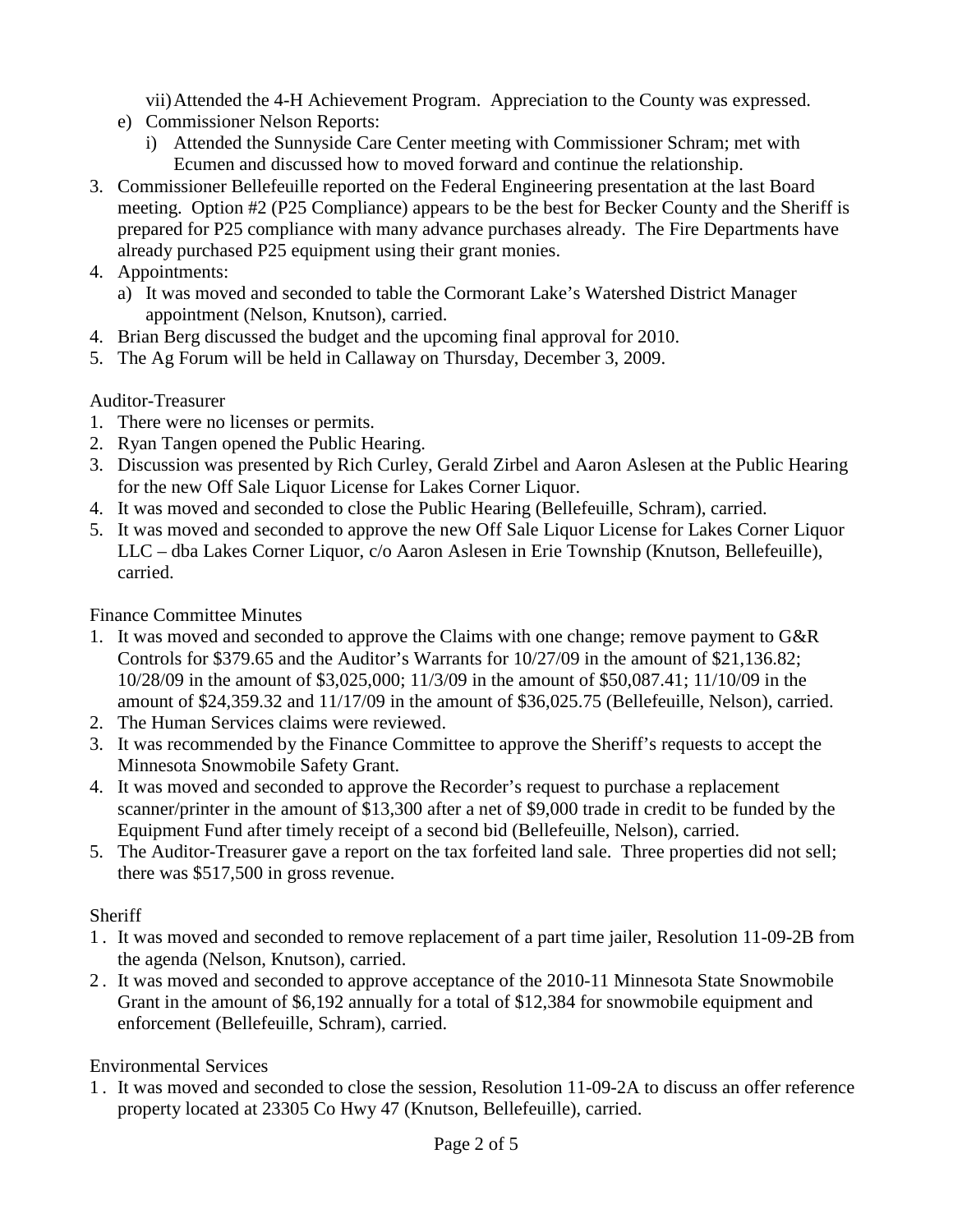2 . It was moved and seconded to open the session (Nelson, Knutson), carried.

Human Services

- 1. It was moved and seconded to approve the agenda with the addition of (1) MCARPT (Minnesota Consortium for Advanced Rural Psychology Training), (2) Comprehensive Crisis Grant Agreements (Solutions Behaviorial Health, Lakes Crisis and Resource Center, and Mosiac Consulting, and (3) Community Health Early Hearing Detection Follow-up Grant, (Knutson, Bellefeuille), carried.
- 2. It was moved and seconded to approve the Memorandum of Understanding with OtterTail County for Corporate Foster Home Licensing (Knutson, Schram), carried.
- 3. It was moved and seconded to approve the Purchase of Service Agreement Perham Hospital District (Bellefeuille, Knutson), carried.
- 4. It was moved and seconded to approve the MCARPT (Minnesota Consortium for Advanced Rural Psychology Training (Schram, Knutson), carried.
- 5. It was moved and seconded to approve the Purchase of Service Comprehensive Crisis Grant Service Agreement with Mosaic Consulting (Knutson, Bellefeuille), carried.
- 6. It was moved and seconded to approve the Purchase of Comprehensive Crisis Grant Service Agreement with Solutions Behavioral Health (Schram, Bellefeuille), carried.
- 7. It was moved and seconded to approve the Purchase of Service Comprehensive Crisis Grant Service Agreement with Lakes Crisis and Resource Center (Bellefeuille, Schram), carried.
- 8. It was moved and seconded to accept the Adult Services Report, Family and Child Services Report, and Financial Support Services Report (Bellefeuille, Schram), carried.
- 9. It was moved and seconded to approve the Human Services Claims (Knutson, Nelson), carried.
- 10. It was moved and seconded to approve acceptance of the Early Hearing Detection Follow-up Grant Amendment (Bellefeuille, Schram), carried.
- 11. It was moved and seconded to approve acceptance of the Community Health Emergency Response Amendment (Schram, Bellefeuille), carried.
- 12. It was moved and seconded to accept the Community Health Report (Nelson, Knutson), carried.
- 13. It was moved and seconded to approve the Community Health Claims (Bellefeuille, Knutson), carried.
- 14. It was moved and seconded to accept the Transit Ridership Report (Knutson, Nelson), carried.
- 15. It was moved and seconded to approve the Transit Claims (Knutson, Bellefeuille), carried.
- 16. An update was presented on the General Assistance Medical Care (GAMC) unalloted money and the effect on Becker County.

# Planning and Zoning

1. It was moved and seconded to concur with the Planning Commission Recommendations to Amend Becker County Zoning Ordinance Chapter 8, Section 7, Subd. C to read as follows: Shoreland conservation subdivision developments consisting of sites or units that are sold, leased for purposes of establishing the residence of the occupant, or any other method of transferring long term rights to lodging spaces, rooms, recreational vehicle sites, or parcels shall be considered residential and must comply with this section of the Ordinance; to Amend Chapter 8, Section 9, Subd. C to read as follows: Commercial/transient multi-unit developments consist of sites or units that allow transient occupancy of short-term lodging spaces, rooms, RV sites or parcels. "Transient occupancy" means occupancy when it is the intention of the parties that occupancy will be temporary. There is a rebuttable presumption that, if the unit occupied is the sole residence of the guest, the occupancy is not transient. There is a rebuttable presumption that, if the unit occupied is not the sole residence of the guest, the occupancy is transient; and to Amend Chapter 8, Section 9, Subd. Q to read as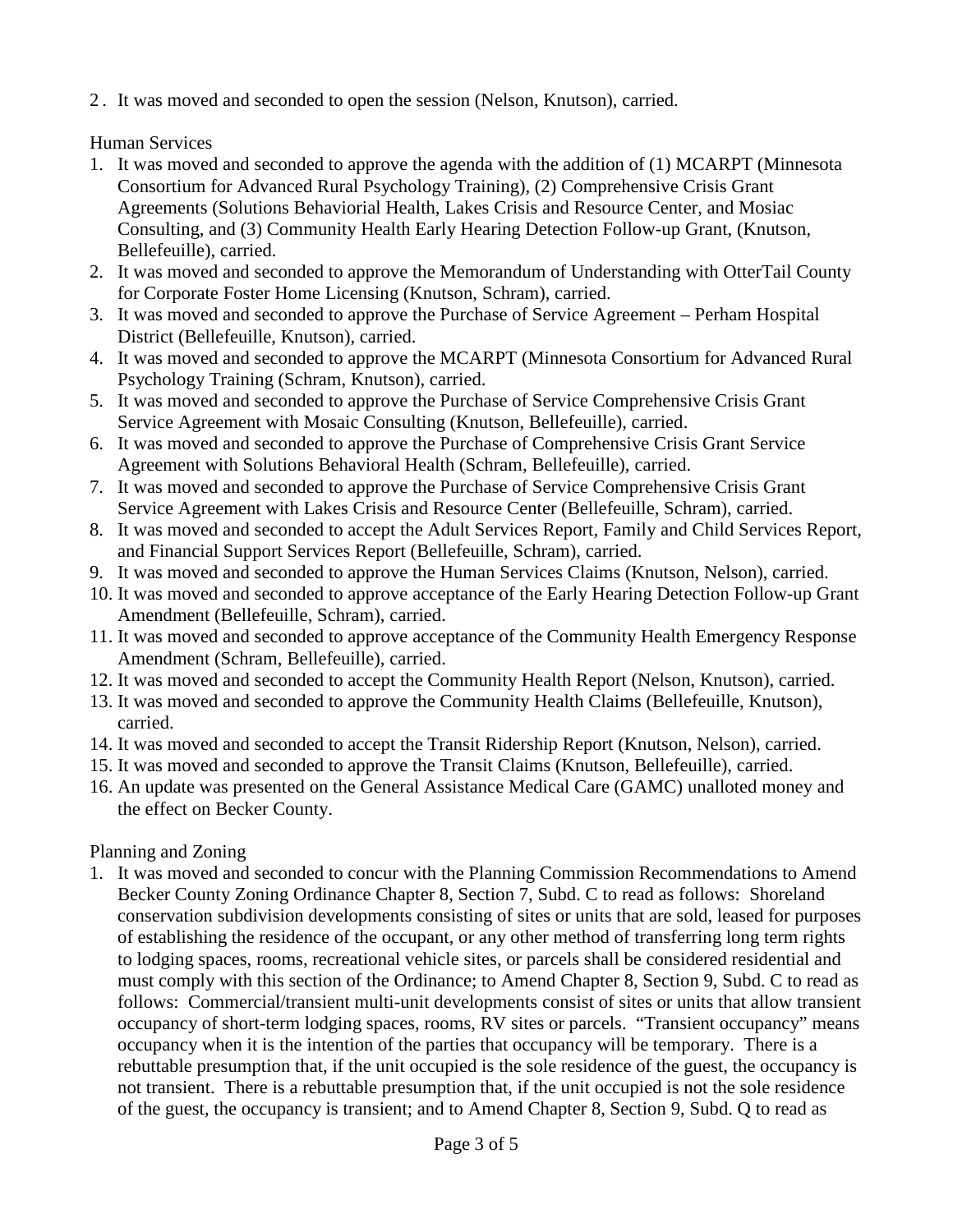follows: The provisions in this subsection are applicable only to proposed unit or area expansion or replacement for existing licensed resorts (Minnesota Department of Health license list as of April 26, 2005) so long as they continue to maintain licensed status and continue to operate as a resort at their present location. Expansion to an existing licensed resort involving six (6) or more additional units, at once or cumulatively, shall be processed as a conditional use. (Knutson, Schram), carried.

- 2. It was moved and seconded to concur with the Planning Commission Recommendations to Amend Becker County Zoning Ordinance Chapter 8, Section 10, Subd. I to read as follows: If two years after the date that the conditional use permit is granted and the use has not been implemented, the conditional use permit shall be null and void, unless a request for extension of time in which to complete the work has been granted by the Board of Commissioners. The request must be placed on the Board of Commissioners agenda prior to the expiration of the conditional use permit to request a one year extension with no limit on extension requests. The request for extension shall state facts showing a good faith attempt to complete the work permitted in the conditional use permit. If the permitted use was implemented, but the use has been discontinued for a period of two years, the conditional use permit shall also be null and void. This does not pertain to conditional use permits issued prior to December 1, 2009; and to Amend Chapter 8, Section 10, Subd. M to read as follows: If two years after the date of the variance was granted, a zoning permit was not obtained and construction did not begin, the variance shall become null and void, unless a request for extension of time in which to complete the work has been granted by the Board of Adjustment. The request must be placed on the Board of Adjustment agenda prior to the expiration of the variance. The request for extension shall state facts showing a good faith attempt to complete the work permitted in the variance. This does not pertain to variances issued prior to December 1, 2009. (Nelson, Knutson), carried.
- 3. It was moved and seconded to approve rescinding the resort moratorium on expansion or replacement per Resolution 07-09-2E (Knutson, Bellefeuille), carried.
- 4. Planning Commission Recommendations, November 17, 2009: First Order of New Business: BM Transport, Robin Vogt/Brad Mack. It was moved and seconded to concur with Planning and Zoning to approve the conditional use permit to allow a commercial business to park, display and sell truck and trailer equipment for the property located at 30358 US Hwy 10 in Burlington Township based on the fact that the use is consistent with the surrounding area (Bellefeuille, Knutson), carried.
- 5. Second Order of New Business: Janice Bauer. It was moved and seconded to concur with Planning and Zoning to approve a conditional use permit to allow a home business consisting of a hair salon for the property located on Pearl Lake at 21795 N Pearl Lake Rd in Lake Eunice Township based on the fact that the use would not be detrimental to the surrounding area (Nelson, Bellefeuille), carried.
- 6. Third Order of New Business: Carl Kavolak. It was moved and seconded to concur with Planning and Zoning to approve the certificate of survey to allow two tracts of land (4.34 acres and 4.65 acres) for the property located on Boot Lake at 33750 535<sup>th</sup> Ave in Two Inlets Township based on the fact that the application meets the criteria of the Zoning Ordinance with the stipulation that the wetlands be crossed by a boardwalk and there is a shared access between Tracts A and B with one dock (Schram, Bellefeuille), carried.
- 7. Fourth Order of New Business: Don Kaiser. It was moved and seconded to concur with Planning and Zoning to approve the certificate of survey to allow a five (5) acre tract for the property located on Birch Lake at 33427 Co Hwy 21 in Callaway Township based on the fact that it meets the criteria of the Zoning Ordinance including the stipulation of receipt of documentation giving Don Kaiser authority to make the application (Bellefeuille, Knutson), carried.